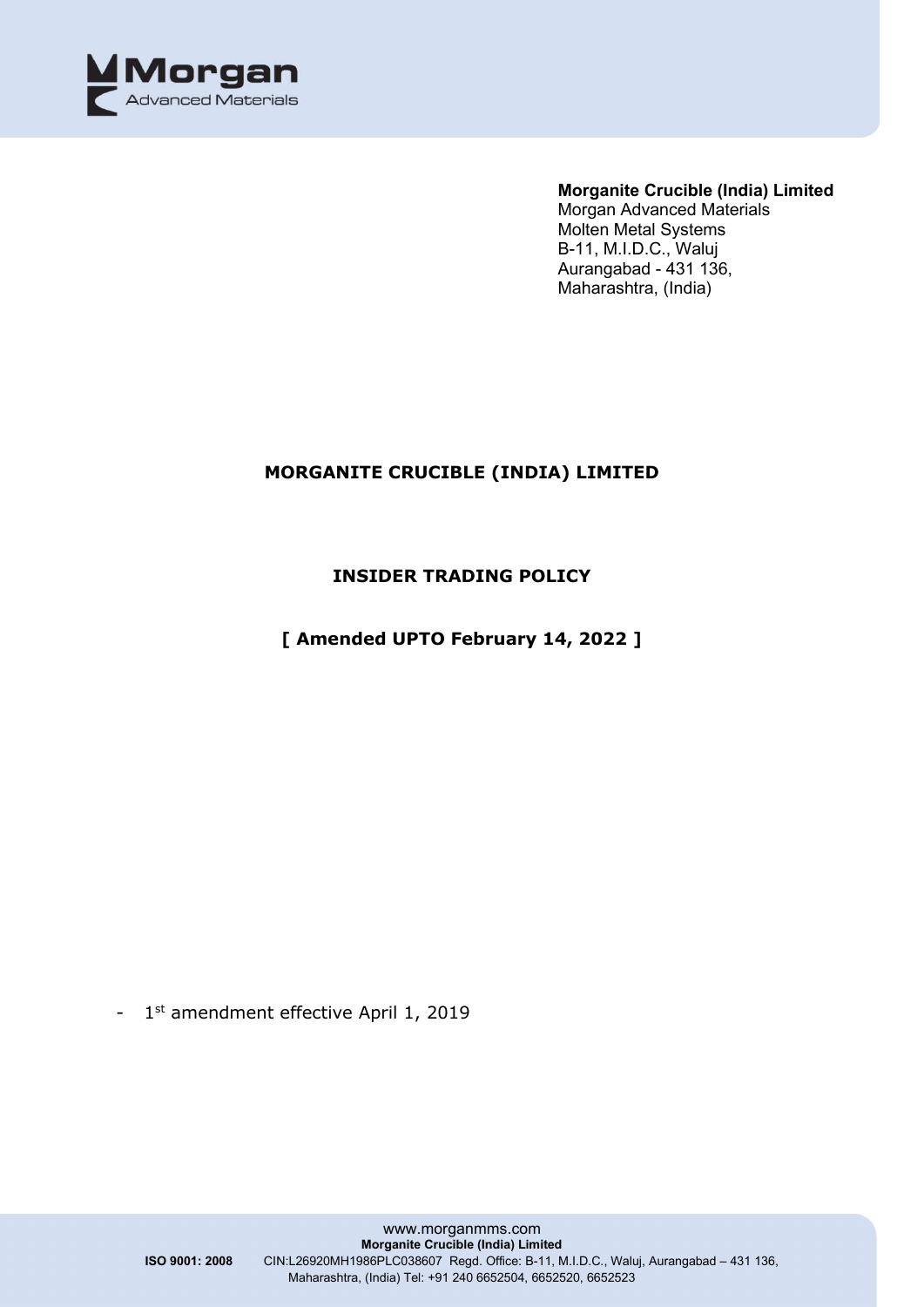

**Morganite Crucible (India) Limited** Morgan Advanced Materials Molten Metal Systems B-11, M.I.D.C., Waluj Aurangabad - 431 136, Maharashtra, (India)

### **INSIDER TRADING POLICY**

### **INTRODUCTION:**

Morganite Crucible (India) Limited (the "Company") is a public company whose equity shares is listed on Bombay Stock Exchange Limited (BSE) pursuant to the rules and regulations issued by the Securities and Exchange Board of India (SEBI) and amended from time to time. The Board of Directors of the Company in their earlier meeting has adopted this Insider Trading Policy (the "Policy") to comply with the SEBI (Prohibition of Insider Trading) Regulations, 2015 ("SEBI Regulations")

This policy is applicable to all Insiders including designated persons and immediate relatives of designated persons as defined in this policy. The SEBI Regulations prohibit an Insider from Trading in the securities of a company listed on any stock exchange when in possession of any unpublished price sensitive information.

Unpublished Price Sensitive Information ("UPSI") means any information, which relates, directly or indirectly, to the Company or its securities, that is not generally available which upon becoming generally available, is likely to materially affect the price of the securities of the Company.

"Generally available" information means information that is accessible to the public on a non- discriminatory basis. Information which is published on the website of stock exchange/s where the securities of the Company are listed or published by way of a press release by the company, would ordinarily be considered generally available.

UPSI includes, without limitation, information relating to the following:

- Financial results, financial condition, projections or forecasts;
- Dividends (both interim and final);
- Change in capital structure;
- Mergers, de-mergers, acquisitions, de-listings, disposals and expansion of business and such other transactions;
- Known but unannounced future earnings or losses;
- Significant corporate events, such as a pending or proposed acquisition or joint venture;
- Plans to launch new products or product defects that have a significant impact;
- Significant developments involving business relationships with customers, suppliers or other business partners;
- Changes in auditors as per statutory requirement or otherwise or auditor notification that the issuer may no longer rely on an audit report;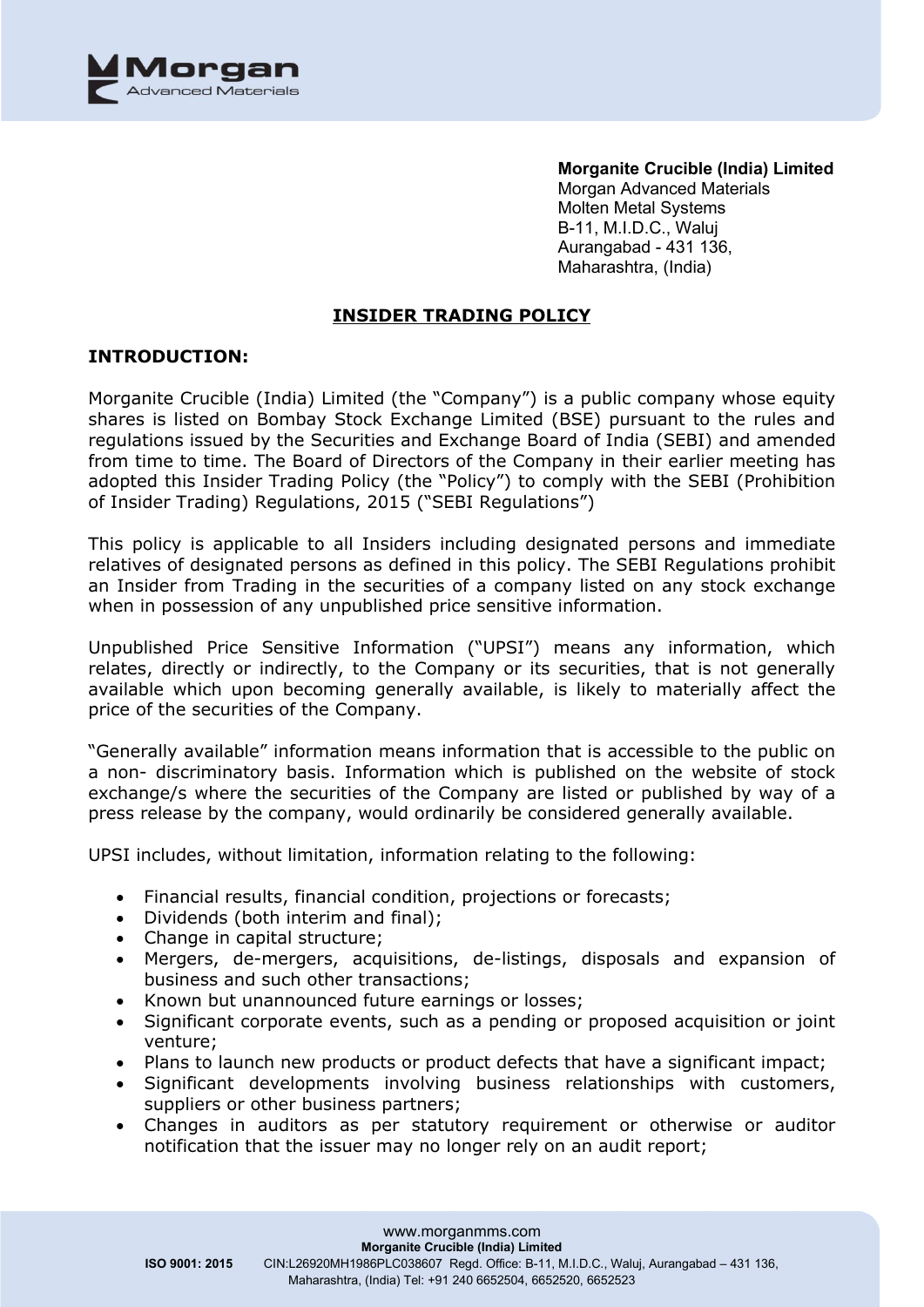

# $[2]$

- Events regarding the Company's securities (such as repurchase plans, stock splits or changes in dividends, changes to the rights of security holders, public or private sales of additional securities or information related to any additional funding);
- Bankruptcies, receiverships or financial liquidity problems;
- Positive or negative developments in outstanding litigation, investigations or regulatory matters with significant impact on financial results; or
- Any changes to the Company's Board of Directors or the Company's key managerial personnel and key agreements with them;
- Any significant changes to the Company's capital structure.

#### **Definitions**

**'Act'** shall mean the Securities and Exchange Board of India Act, 1992 (15 of 1992).

**'Audit Committee'** shall mean Committee of the Board of the Company constituted pursuant to Section 177 of the Companies Act, 2013 read with Regulation 18 of the SEBI (Listing Obligations and Disclosure Requirements) Regulations, 2015.

**'Board'** shall mean the Board of Directors of Morganite Crucible (India) Limited.

**'Compliance Officer'** means any senior officer or the Company Secretary who is financially literate and is capable of appreciating requirements for legal and regulatory compliance under the Regulations and who shall be responsible for compliance of policies, procedures, maintenance of records, monitoring adherence to the rules for the preservation of unpublished price sensitive information, monitoring of trades and implementation of the codes specified under the SEBI Regulations under the overall supervision of the Board.

### **'Connected Person'** includes –

- A director of the Company;
- A Key Managerial Personnel of the Company;
- An Officer of the Company;
- Any person who is or has been in a contractual, fiduciary or employment relationship at any time in the six-month period prior to the date of determining whether that person, as a result of such relationship, was, directly or indirectly, allowed access to UPSI or reasonably expected to be allowed access to UPSI;
- Any person who is or has been in frequent communication with an Officer of the Company at any time in the six-month period prior to the date of determining whether that person, as a result of such frequent communication, was, directly or indirectly,  $(x)$  allowed access to UPSI or  $(y)$ reasonably expected to be allowed access to UPSI;
- An employee of the Company who has access to UPSI or is reasonably expected to have access to UPSI; and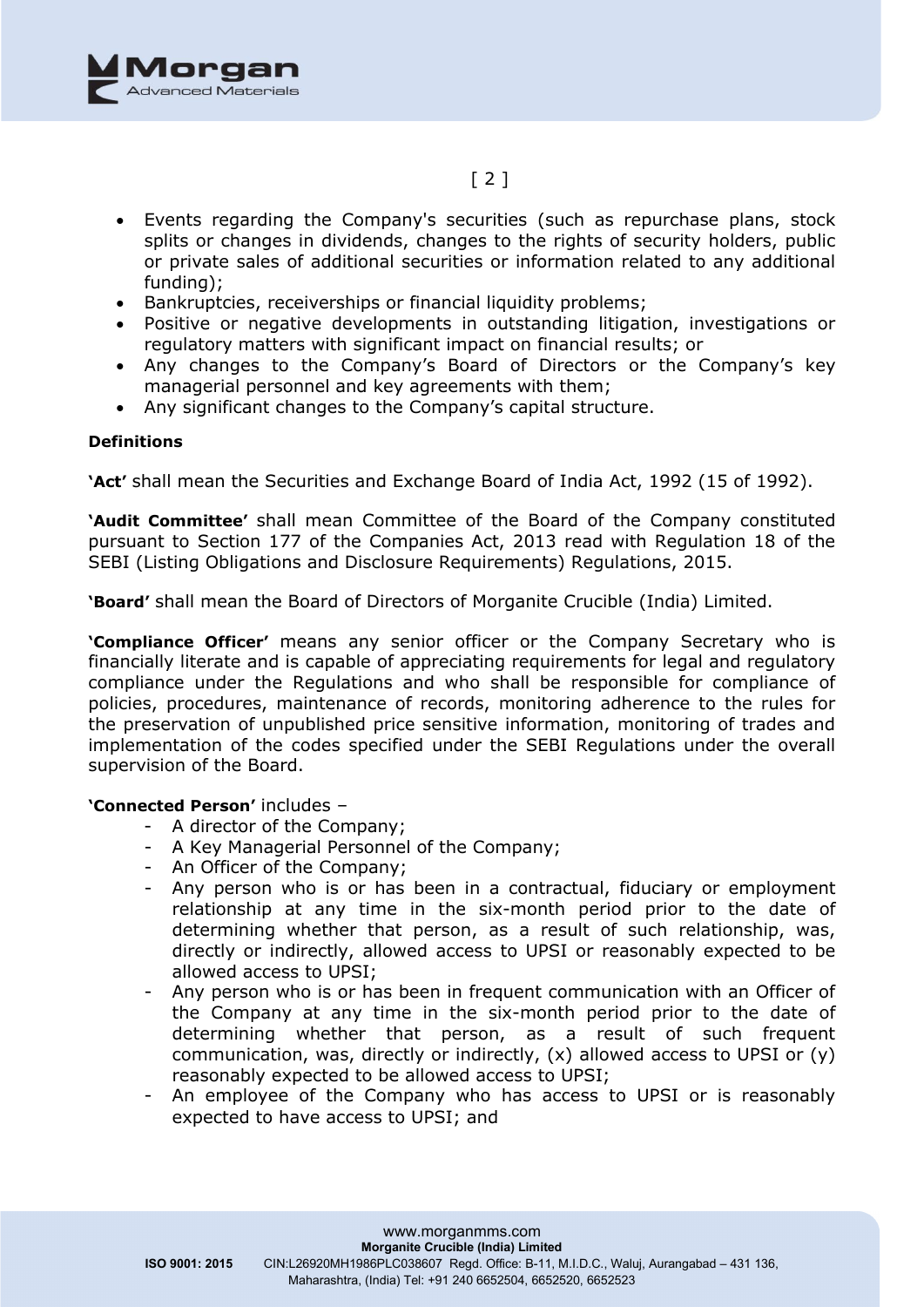

- The persons enumerated below shall be deemed to be Connected Persons if such person has access to UPSI or is reasonably expected to have access to UPSI -
	- > A Relative of Connected Persons;
	- $\triangleright$  A holding company, associate company or subsidiary company;
	- $\triangleright$  An intermediary as specified in section 12 of the SEBI Act or an employee or director thereof;
	- $\triangleright$  An investment company, trustee company, asset management company or an employee or director thereof;
	- $\triangleright$  An official of a stock exchange or of clearing house or corporation;
	- $\triangleright$  A member of the board of trustees of a mutual fund, a member of the board of directors of the asset management company of a mutual fund or in each case, an employee thereof;
	- $\triangleright$  A member of the board of directors or an employee, of a public financial institution as defined in section 2 (72) of the Companies Act, 2013;
	- $\triangleright$  An official or an employee of a self-regulatory organization recognized or authorized by the SEBI;
	- $\triangleright$  A banker of the Company; and
	- $\triangleright$  A concern, firm, trust, Hindu undivided family, company or association of persons wherein a director of the Company or his Immediate Relative or banker of the Company, has more than ten percent of the holding or interest.

### **Designated Person**

The term "Designated Person" shall consist of:

- i. Promoters of the Company
- ii. Directors of the Company and its subsidiaries;
- iii. All employees in the Finance and Accounts Department, Supply Chain Management Department, Information Security and Human Resources Department or any other departments of the company, if any, on the basis of their functional role or access to unpublished price sensitive information
- iv. Managing Director or Chief Executive Officer
- v. Any other Person designated by the Company on the basis of their functional role and such function would provide access to UPSI;

#### **Director**

"Director" shall have the meaning assigned to it under the Companies Act, 2013.

#### **Immediate Relative**

"Immediate Relative" of a person means a spouse or the parent, sibling or child of that person or his or her spouse, if they are either dependent financially on such person or consult such person in taking decisions relating to Trading in securities.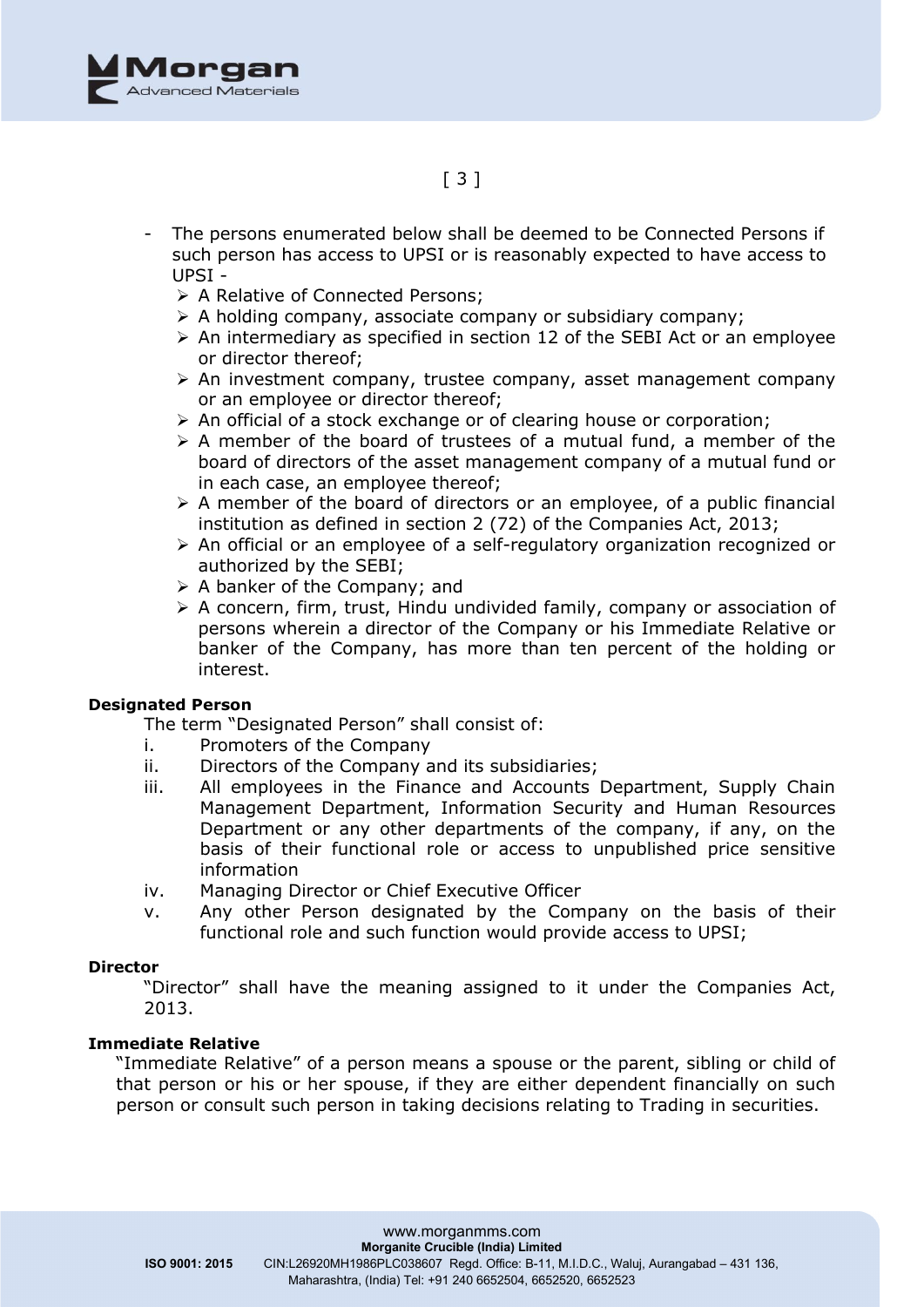

 $[4]$ 

### **Insider**

An "Insider" means any person who is:

- (i) a Connected Person or
- (ii) in possession of or having access to UPSI.

### **Key Managerial Personnel**

"Key Managerial Personnel" shall have the meaning assigned to it under the Companies Act, 2013.

#### **Officer**

"Officer" shall have the meaning assigned to it under the Companies Act, 2013.

#### **Promoter and Promoter Group**

- "Promoter" shall have the meaning assigned to it under the SEBI (Issue of Capital and Disclosure Requirements) Regulations, 2018 or any modification thereof.
- "Promoter Group" shall have the meaning assigned to it under the SEBI (Issue of Capital and Disclosure Requirements) Regulations, 2018 or any modification thereof.

#### **Securities**

• "Securities" shall have the meaning assigned to it under the Securities Contracts (Regulations) Act, 1956 or any modification thereof except units of a mutual fund and includes ADS.

#### **Trading**

• "Trading" means and includes subscribing, buying, selling, dealing, or agreeing to subscribe, buy, sell, pledge, unpledge, deal in the company's securities either directly or through portfolio management services, and "trade" shall be construed accordingly.

### **Legitimate purpose**

• "Legitimate purpose" shall include sharing of unpublished price sensitive information in the ordinary course of business by an insider with partners, collaborators, lenders, customers, suppliers, merchant bankers, legal advisors, auditors, insolvency professionals or other advisors or consultants, provided that such sharing has not been carried out to evade or circumvent the prohibitions of these regulations

#### **Prohibition on communicating or procuring UPSI**

An Insider shall not –

- i. communicate, provide, or allow access to any UPSI, relating to the Company or its securities, to any person including other Insiders, except to the extent allowed by these Rules or SEBI Regulations; or
- ii. procure from or cause the communication by an Insider of UPSI, relating to the Company or its securities.

Provided that nothing contained above shall be applicable when an UPSI is communicated, provided, allowed access to or procured: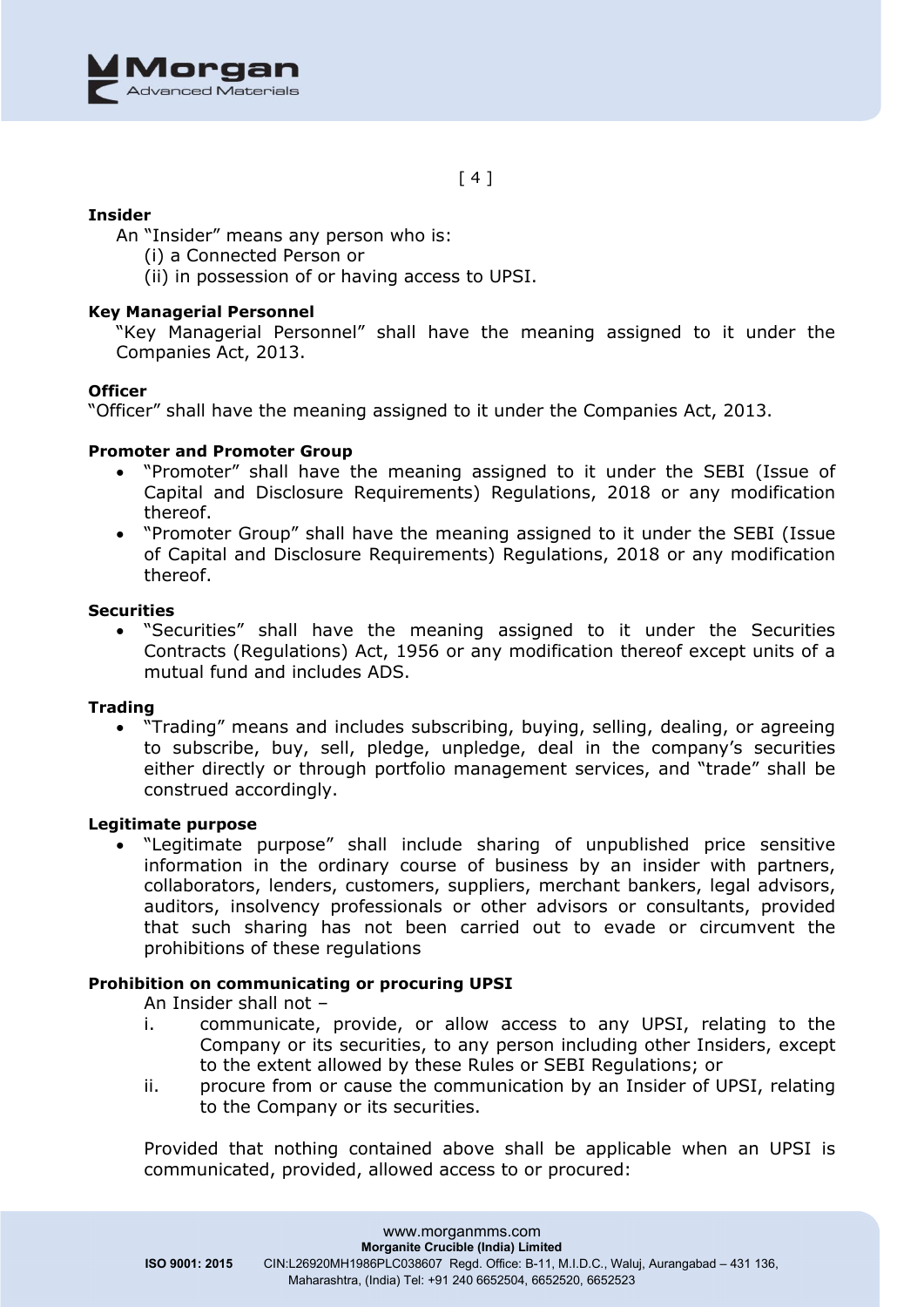

- in furtherance of legitimate purposes, performance of duties or discharge of legal obligations pursuant to appropriate notice, confidentiality and nondisclosure agreements being executed; or

- in the event the Board of Directors directs or causes the public disclosure of UPSI in the best interest of the Company; or

iii. within a group of persons if such persons have been identified and secluded within a "chinese wall" or information barrier by the Compliance Officer from the rest of the Company for a particular purpose or for a specified period of time in furtherance of legitimate purposes, performance of duties or discharge of legal obligations, and are subjected to, among other conditions, additional confidentiality obligations, information barriers designed to prevent exchanges of UPSI outside the "chinese wall", and the execution of an undertaking by such persons to abstain and / or forego Trading during such seclusion or till the UPSI no longer constitutes UPSI and has become generally available.

#### **Prohibition on Insider Trading**

An Insider shall not, directly or indirectly, –

i. Trade in securities of the Company that are listed or proposed to be listed when in possession of UPSI;

ii. Trade in securities of the Company except when the Trading Window is open and the Insider is not in possession of UPSI.

iii. provide advise/ tips to any third party on trading in Company's securities while in possession of UPSI and

An insider who has ceased to be associated with the Company shall not, for a period of six months from date of such cessation, directly or indirectly trade in the Company's Securities while in possession of UPSI.

Trading in Securities of other companies. No Insider may, while in possession of unpublished price sensitive information about any other public company gained in the course of employment with the Company, (a) trade in the securities of the other public company, (b) "tip" or disclose such material non-public information concerning that company to anyone, or (c) give trading advice of any kind to anyone concerning the other public company.

No Insider may take positions in derivative transactions in the securities of the Company at any time.

The restriction in 4 (i) above may not apply to:

(a) a transaction that is an off-market inter-se transfer between Insiders who were in possession of the same UPSI without being in breach of these Rules and both parties had made a conscious and informed trade decision; and (b) Trades pursuant to a Trading Plan set up in accordance with these Rules

and SEBI Regulations.

When a person has traded in securities while in possession of unpublished price sensitive information, his trades would be presumed to have been motivated by the knowledge and awareness of such information in his possession.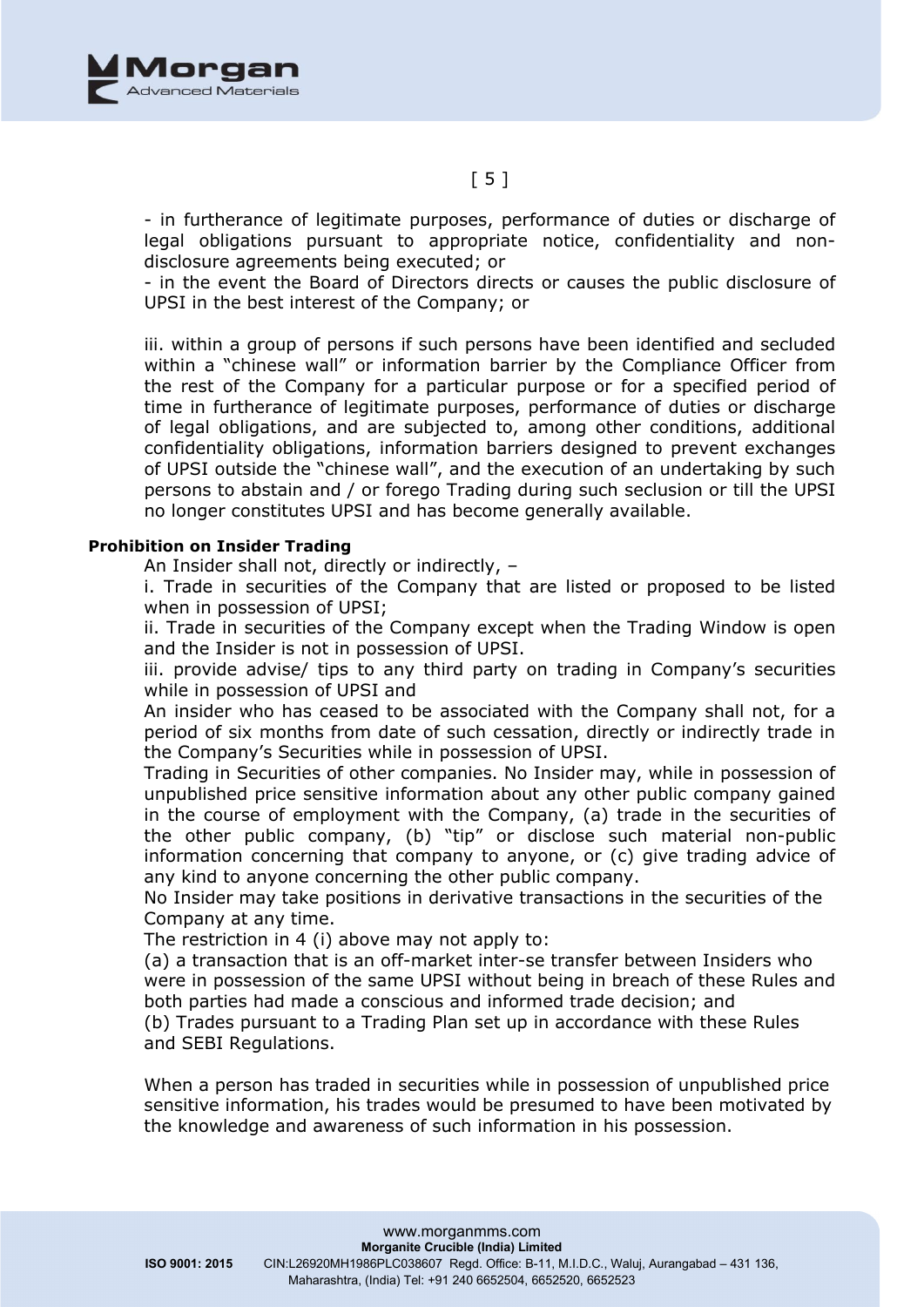

### [ 6 ]

### **Trading Window**

1) The Compliance Officer shall notify a 'trading window' during which the Designated Persons may Trade in the Company's securities after securing preclearance from the Compliance Officer in accordance with these Rules. The competent authority for pre-clearing the Trade of Compliance Officer shall be Board.

2) Designated Persons shall not Trade in the Company's securities when the trading window is closed.

3) The Trading restriction period shall be made applicable from the end of every quarter till 48 hours after the declaration of financial results. The gap between clearance of accounts by audit committee and board meeting should be as narrow as possible and preferably on the same day to avoid leakage of material information.

4) The trading window shall generally be closed on the following occasions –

- Declaration of financial results (quarterly, half-yearly and annually)
- Declaration of dividend (interim or final)
- Issue of securities by way of rights/ bonus/etc.
- Any major expansion plan or execution of new projects
- Amalgamation, merger, takeover, buy-back, etc
- Disposal of whole or substantially whole of the undertaking.

5) Additionally, the trading window shall be closed in particular for a Designated Person or class of Designated Persons when the Compliance Officer determines that a Designated Person or class of Designated Persons can reasonably be expected to have possession of UPSI, for such periods as determined by the Compliance Officer. Designated Person or class of Designated Persons will receive a notification on such special blackout periods.

6) The trading window may be re-opened after closure, not earlier than 48 hours after the UPSI in question becomes generally available.

#### **Pre-clearance of Trading**

- Designated Persons may Trade in the securities of the Company when the trading window is open, after obtaining approval of the Compliance Officer.
- The Compliance Officer shall not approve any proposed Trade by Designated Person if the Compliance Officer determines that such Designated Person is in possession of UPSI even though the trading window is open.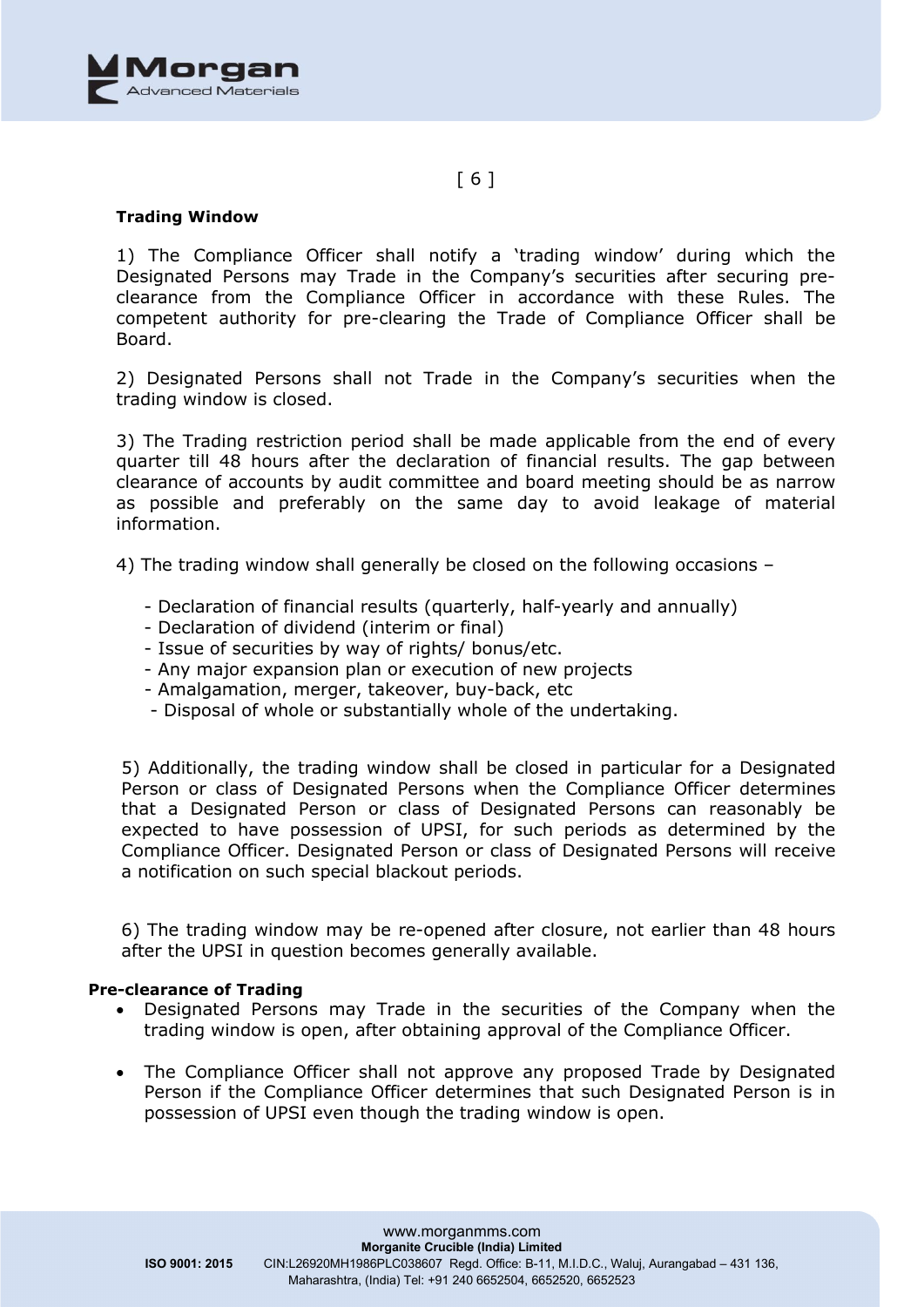

# [ 7 ]

- The Compliance Officer may, after being satisfied that the application and undertaking are true and accurate, approve Trading by a Designated Person, on the condition that the Trade so approved shall be executed within seven trading days following the date of approval.
- The Designated Person shall, within two days of the execution of the Trade, submit the details of such Trade to the Compliance Officer as per Annexure 3. In case the transaction is not undertaken, a report to that effect shall be filed in the said form.
- If the pre-cleared Trade is not executed within seven trading days after the approval is given, the Designated Person must secure pre-clearance of the transaction again.
- Pre-clearance of trades shall not be required for a trade executed as per an approved trading plan.
- A Designated Person who Trades in securities of the Company without complying with the pre- clearance procedure as envisaged in these Rules or gives false undertakings and/or makes misrepresentations in the undertakings executed by him/her while complying with the pre-clearance procedure shall be subjected to the penalties as envisaged in these Rules.

#### **Additional trading restrictions on Designated Persons**

1) No Insiders shall enter into derivative transactions in respect of the securities of the Company.

2) All Designated Persons who Trade in the securities of the company shall not enter into a contra trade during the next six months following the prior transaction. In case of any contra trade be executed, inadvertently or otherwise, in violation of such a restriction, the profits from such trade shall be liable to be disgorged for remittance to SEBI for credit to the Investor Protection and Education Fund administered by SEBI.

3) The above restriction on contra trade shall not apply in case of exercise / sale of ESOP shares provided the Designated Persons do not possess UPSI and the sale is executed when the trading window is open and after obtaining preclearance.

#### **Trading Plan**

1) A Designated Person shall be entitled to formulate a Trading Plan that complies with the SEBI Regulations (a "Trading Plan") and present it to the Compliance Officer for approval and public disclosure. The trading plan may be executed only after the plan is approved by the Compliance officer and disclosed to the stock exchanges on which the securities of the Company are listed.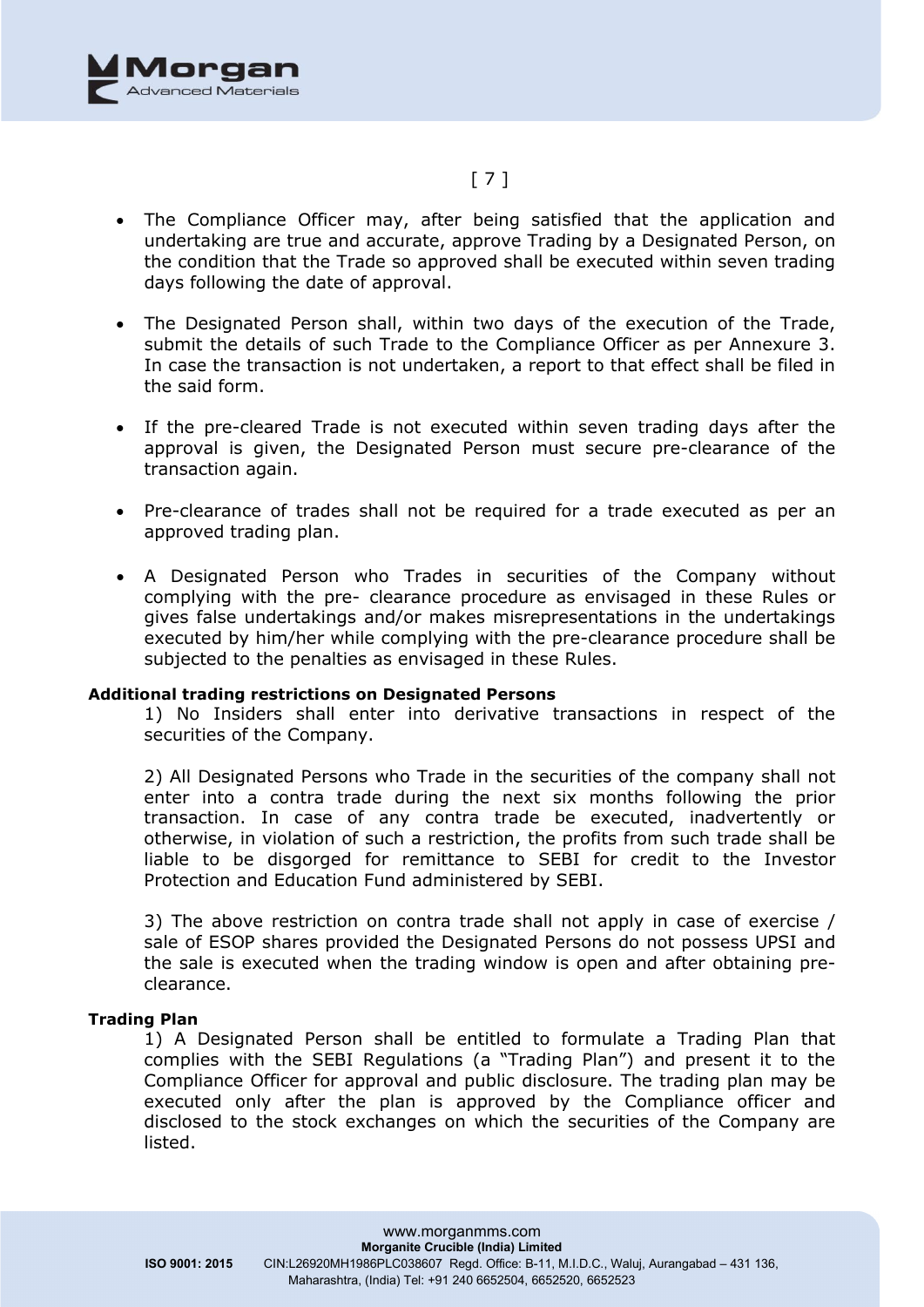

### [ 8 ]

2) Designated person shall not exercise any influence over the amount of securities to be traded, the price at which they are to be traded, or the date of the trade. Designated person may delegate discretionary authority to his/her broker, but in no event Designated person may consult with the broker regarding executing transactions, or otherwise disclose information to the broker concerning the Company that might influence the execution of transactions, under the Trading Plan after it commences.

3) The Trading Plan once approved shall be irrevocable and the Designated Person shall mandatorily have to implement the plan, without being entitled to either deviate from it or to execute any trade in the securities outside the scope of the Trading Plan. However, the implementation of the Trading Plan shall not be commenced, if at the time of formulation of the plan, the Designated Person is in possession of UPSI and the said information has not become generally available at the time of the commencement of implementation. The commencement of the Trading Plan shall be deferred until such UPSI becomes generally available information.

#### **Penalty for Insider Trading**

1) An Insider who acts in contravention of these Rules shall be liable to have his services or relationship with the Company, as the case may be, terminated.

2) Directors, Officers and employees of the Company who violate these rules shall be subject to disciplinary action by the Company, which may include wage freeze, suspension, recovery, clawback etc and ineligibility for future participation in the Company's stock option plans or termination.

3) The SEBI or any other appropriate regulatory authority may also be informed of the violation of these Rules so that appropriate action may be taken.

#### **Disclosure requirements**

1) Initial Disclosure:

a. Every Promoter, member of the promoter group, Key Managerial Personnel, director of the Company and each of their Immediate Relatives shall disclose his holding of securities of the Company within thirty days of these Rules taking effect as per Form A set out in Annexure 4.

b. Every person, on appointment as a Key Managerial Personnel or a director of the Company or upon becoming a Promoter or member of the promoter group, shall disclose his / her and Immediate Relatives' holding of securities of the Company as on the date of appointment or becoming a promoter, to the Company within seven days of such appointment or becoming a promoter, as per Form B set out in Annexure 5.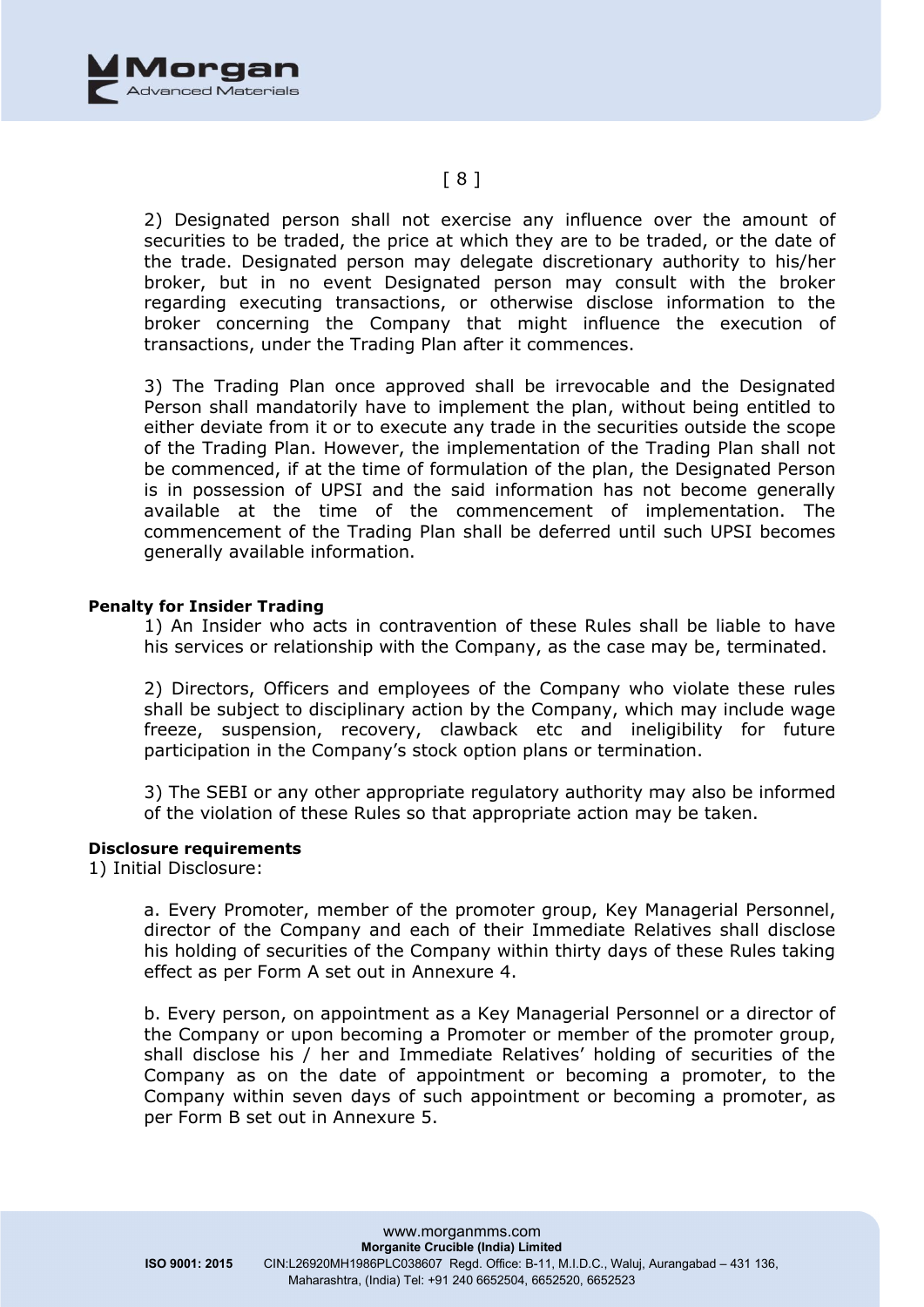

c. Every Designated person shall disclose details like Permanent Account Number, names of educational institutions from which they have graduated and names of their past employers.

### 2) Continual Disclosure:

a. Every Designated person shall disclose names and Permanent Account Number or any other identifier authorized by law of the following persons to the company on an annual basis and as and when the information changes:

a1. Immediate relatives

a2. persons with whom such designated person(s) shares a material financial relationship

a3. Phone and mobile numbers which are used by them

b. Every Promoter, member of the promoter group, designated person, director of the Company and each of their Immediate Relatives shall disclose as per Form C set out in Annexure 6 to the Company the number of such securities acquired or disposed of within two trading days of such transaction if the value of the securities traded, whether in one transaction or a series of transactions over any calendar quarter, aggregates to a traded value in excess of Rs. Ten lakhs.

c. The disclosure shall be made within two working days of:

I. the receipt of intimation of allotment of shares, or

II. the acquisition or sale of shares or voting rights, as the case may be.

3) Disclosure to the Stock Exchange:

The Compliance Officer shall notify the stock exchanges, particulars of the Trades, within two trading days of the receipt of the Continual Disclosure or from becoming aware of such information.

4) Disclosures by other Connected Persons.

The Compliance Officer may, require any other Connected Person to disclose the holdings and trading in securities of the Company as per Form D set out in Annexure 7 at such frequency as he may determine.

5) All Designated Persons must make an annual disclosure of the number of Securities of the company held as on 31st March each year by them including details of purchase / sale of Securities of the Company during the financial year to the Compliance Officer. This disclosure must be made within 30 (thirty) days from the close of each financial year.

#### **Miscellaneous**

1) The Board of Directors shall be empowered to amend, modify, and interpret these Rules and such Rules shall be effective from such date that the Board may notify in this behalf.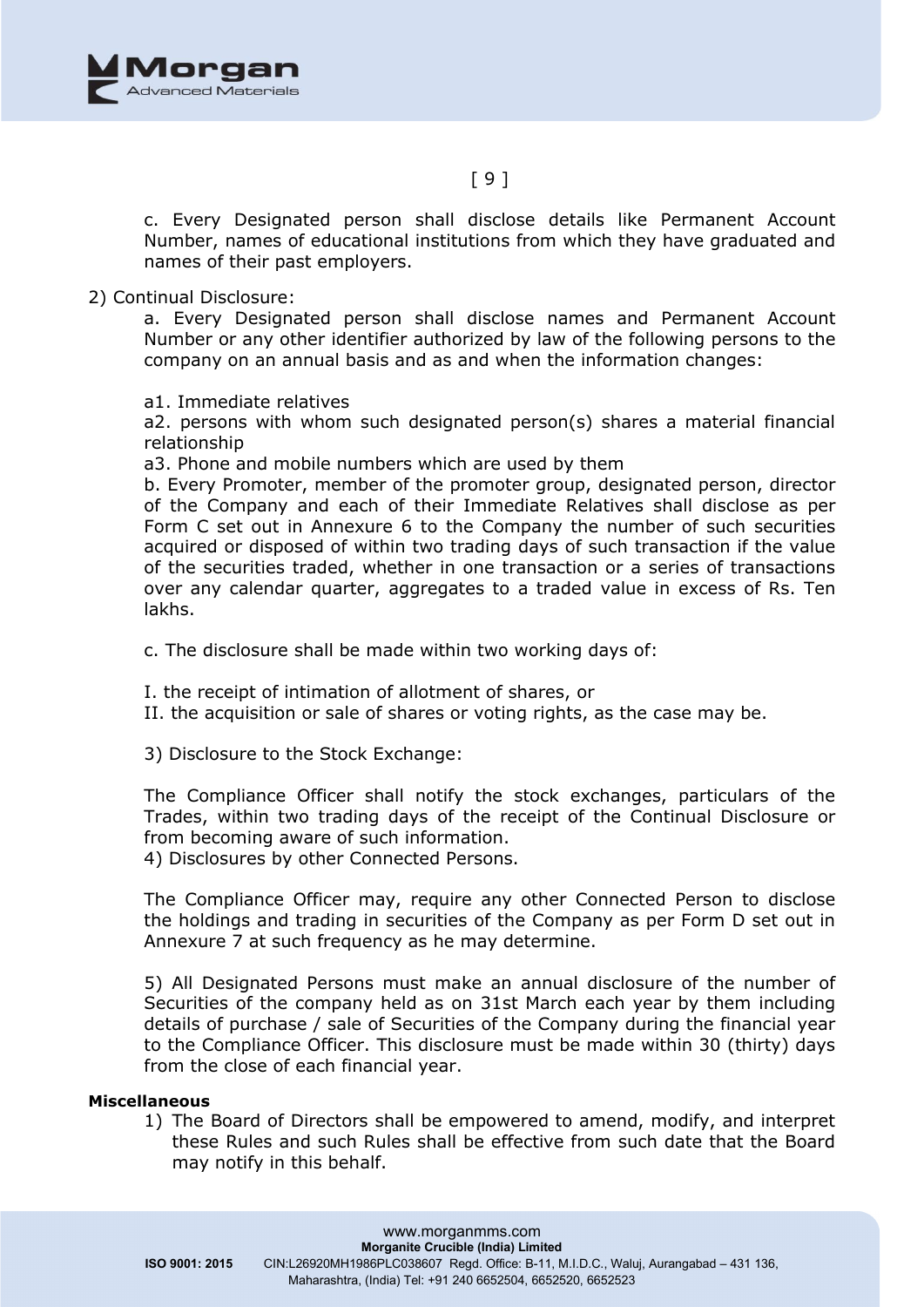

### $[10]$

2) The Compliance Officer shall provide the Audit Committee of the Board, on a quarterly basis, all the details of Trading in securities by the Designated Persons including any violations of the Rules.

3) The Compliance Officer shall maintain (a) an updated list of Designated Persons, (b) records of disclosures and pre-clearance applications and undertakings for a period of five years and (c) a confidential list of any 'restricted securities' to which the Compliance Officer may require Designated Persons to seek pre-clearance before Trading in such 'restricted securities'.

4) The Company shall require all Connected Persons to formulate and adhere to a code of conduct to achieve compliance with these Rules. In case such persons observe that there has been a violation of these Rules, then they shall inform the Board of Directors of the Company promptly.

6) Any suspected violation of leak of unpublished price sensitive information or violation of this policy can be reported under whistle blower policy.

**\*\*\***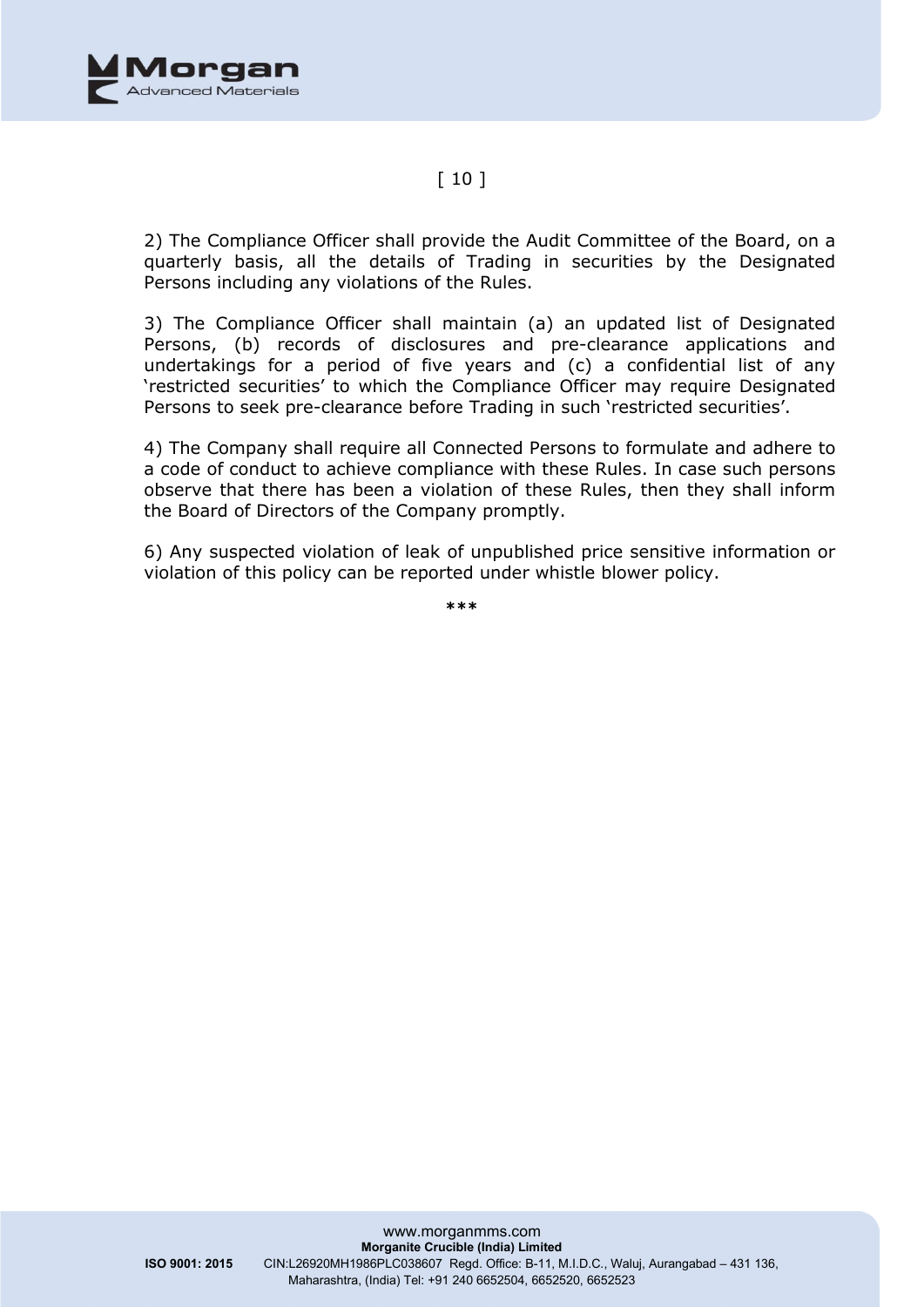

# $[11]$

#### FORMI

Securities & Exchange Board of India (Prohibition of Insider<br>Trading) Regulations, 2015<br>[Regulation 7 (1) (b) read with Regulation 6(2)]

Name of the company: MORGANITE CRUCIBLE (INDIA) LIMITED ISIN of the company: INE599F01012

Details of Securities held on appointment of Key Managerial Personnel (KMP) or Director or upon becoming a Promoter or member of<br>the promoter group of a listed company and other such persons as mentioned in Regulation 6(2)

| Name,<br>PAN<br>No., CIN/DIN<br>& address with<br>contact nos. | Category of Person<br>(Promoters/<br>Member(s) of the promoter becoming Promoter or<br>$\gamma$ / KMP / Directors | Date of appointment of<br>Member(s) of the promoter | Securities held as on the date<br>Director / KMP OR Date of appointment as Promoter/ member(s)<br>of the promoter group Director/KMP |     | % of<br>Share-<br>holding |
|----------------------------------------------------------------|-------------------------------------------------------------------------------------------------------------------|-----------------------------------------------------|--------------------------------------------------------------------------------------------------------------------------------------|-----|---------------------------|
|                                                                | $\lim$ mediate<br>relatives/others* etc)                                                                          | group                                               | Type of security                                                                                                                     | No. |                           |
| (1)                                                            | (2)                                                                                                               | (3)                                                 | (4)                                                                                                                                  | (5) | (6)                       |
|                                                                |                                                                                                                   |                                                     |                                                                                                                                      |     |                           |
|                                                                |                                                                                                                   |                                                     |                                                                                                                                      |     |                           |

Note:

Note:<br>1."Securities" shall have the meaning as defined under regulation 2(1)(i) of SEBI (Prohibition of Insider Trading) Regulations, 2015.<br>2. 'Immediate Relative' means spouse of a person, and includes parent, sibling, an

any of whom is either dependent financially on such person, or consults such person in taking decisions relating to trading in securities.

3. \* Others' refer to any such person for whom the person being appointed as KMP/ director/ Promoter/member of promoter group, takes trading decisions.<br>4. Use Annexure, if required.

Signature: Name:<br>Designation: Date: Place: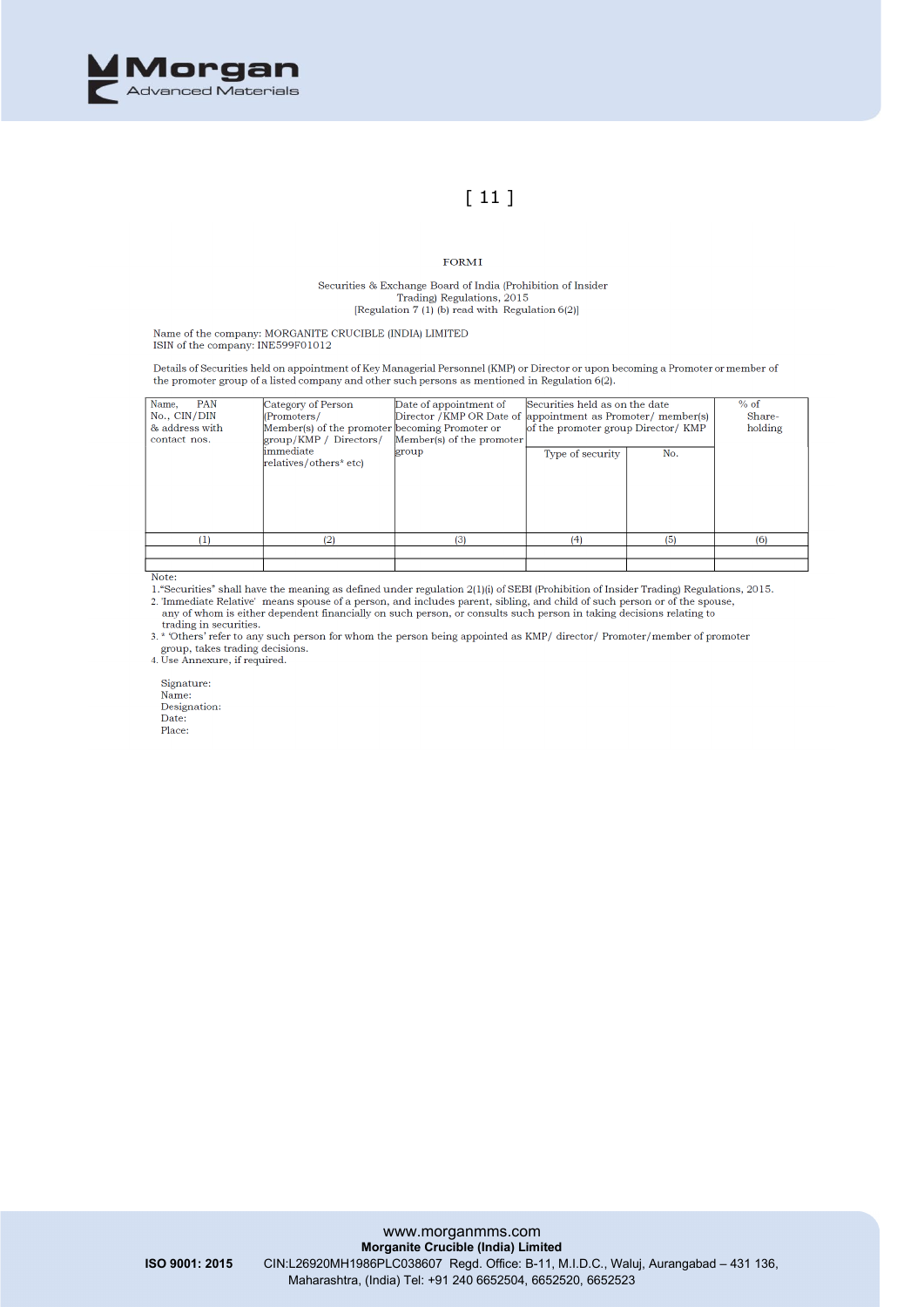

## [ 12 ]

FORM II Name of the company: MORGANITE CRUCIBLE (INDIA) LIMITED ISIN of the company: INE599F01012

SEBI (Prohibition of Insider Trading) Regulations, 2015 [Regulation 7 (2) read with Regulation  $6(2)$  – Continual disclosure]

Details of change in holding of Securities of Promoter, member of promoter group, Designated Person and Director of a listed company and<br>other such persons as mentioned in Regulation 6(2).

| Name,        | Category       |          | Securities held prior to | Securities acquired/Disposed |     |                      | Date of allotment<br>Securities held post |                | Date of      | Mode of        |            |              |              |
|--------------|----------------|----------|--------------------------|------------------------------|-----|----------------------|-------------------------------------------|----------------|--------------|----------------|------------|--------------|--------------|
| PAN,         | of             |          | acquisition/disposal     |                              |     | acquisition/disposal |                                           |                | advice/      |                | intimation | acquisition/ |              |
| CIN/DI       | Person         |          |                          |                              |     |                      |                                           | acquisition of |              | to             | disposal   |              |              |
| $\mathbf N$  | (Promoters)    |          |                          |                              |     |                      |                                           |                |              | shares/sale of |            | company      | $($ on       |
| &            |                |          |                          |                              |     |                      |                                           |                |              | shares         |            |              | market /     |
| address      | KMP/           |          |                          |                              |     |                      |                                           |                |              | specify        |            |              | public /     |
| with         | Directors/     | Type of  | No.                      | Type of                      | No. | Value                | Transaction                               | Type of        | No. and %    | From           | To         |              | rights /     |
| contact      | immediate      | security | and $%$                  | security                     |     |                      | Type                                      | security       | of           |                |            |              | preferential |
| nos.         | relative to/   |          | of                       |                              |     |                      | (Buy/Sale/                                |                | shareholding |                |            |              | offer / off  |
|              | others etc.)   |          | shareholding             |                              |     |                      | Pledge /                                  |                |              |                |            |              | market/      |
|              |                |          |                          |                              |     |                      | Revoke/                                   |                |              |                |            |              | Inter-se     |
|              |                |          |                          |                              |     |                      | Invoke)                                   |                |              |                |            |              | transfer,    |
|              |                |          |                          |                              |     |                      |                                           |                |              |                |            |              | <b>ESOPs</b> |
|              |                |          |                          |                              |     |                      |                                           |                |              |                |            |              | $etc.$ )     |
|              |                |          |                          |                              |     |                      |                                           |                |              |                |            |              |              |
|              |                |          |                          |                              |     |                      |                                           |                |              |                |            |              |              |
|              |                |          |                          |                              |     |                      |                                           |                |              |                |            |              |              |
|              |                |          |                          |                              |     |                      |                                           |                |              |                |            |              |              |
|              |                |          |                          |                              |     |                      |                                           |                |              |                |            |              |              |
| $\mathbf{1}$ | $\overline{2}$ | 3        | $\overline{4}$           | 5                            | 6   | $\overline{7}$       | 8                                         | 9              | 10           | 11             | 12         | 13           | 14           |
|              |                |          |                          |                              |     |                      |                                           |                |              |                |            |              |              |
|              |                |          |                          |                              |     |                      |                                           |                |              |                |            |              |              |
|              |                |          |                          |                              |     |                      |                                           |                |              |                |            |              |              |
|              |                |          |                          |                              |     |                      |                                           |                |              |                |            |              |              |
|              |                |          |                          |                              |     |                      |                                           |                |              |                |            |              |              |
|              |                |          |                          |                              |     |                      |                                           |                |              |                |            |              |              |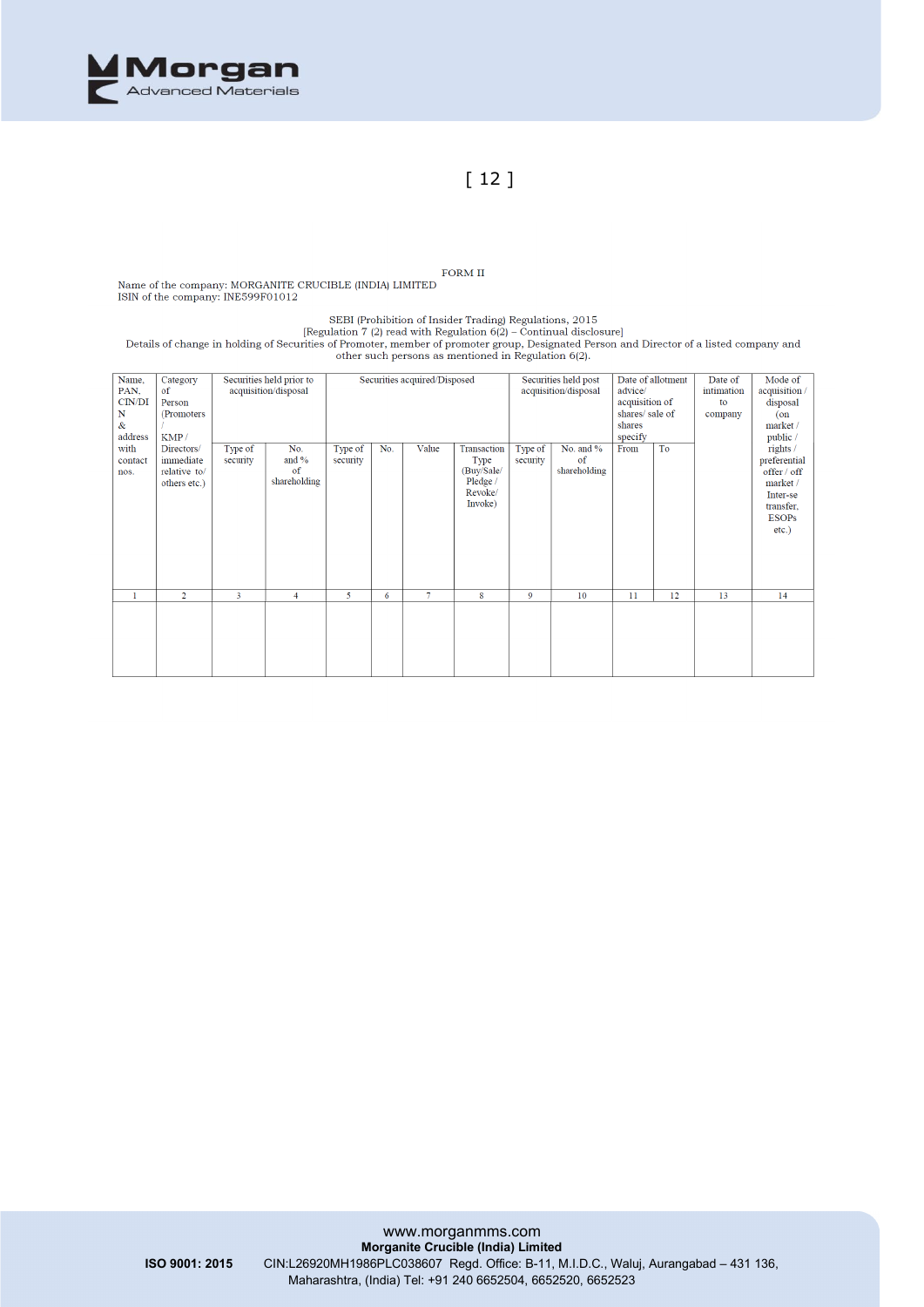

# [ 13 ]

Details of change in holding of Securities of Promoter, member of promoter group, Designated Person and Director of a listed company and other such persons as mentioned in Regulation 6(2).

Trading in derivatives (Specify type of contract, Futures or Options etc)

| Type of<br>contract | Contract<br>specifications | Buy            |                                               | Sell           |                                               | Exchange on which<br>the<br>trade was executed |
|---------------------|----------------------------|----------------|-----------------------------------------------|----------------|-----------------------------------------------|------------------------------------------------|
|                     |                            | Notional Value | Number of units<br>(contracts * lot)<br>size) | Notional Value | Number of units<br>(contracts * lot)<br>size) |                                                |
| 15                  | 16                         | 17             | 18                                            | 19             | 20                                            | 21                                             |
|                     |                            |                |                                               |                |                                               |                                                |
|                     |                            |                |                                               |                |                                               |                                                |

"Securities" shall have the meaning as defined under regulation 2(1)(i) of SEBI (Prohibition of Insider Trading) Regulations, 2015.

Signature: Name: name:<br>Designation:<br>Date: Place: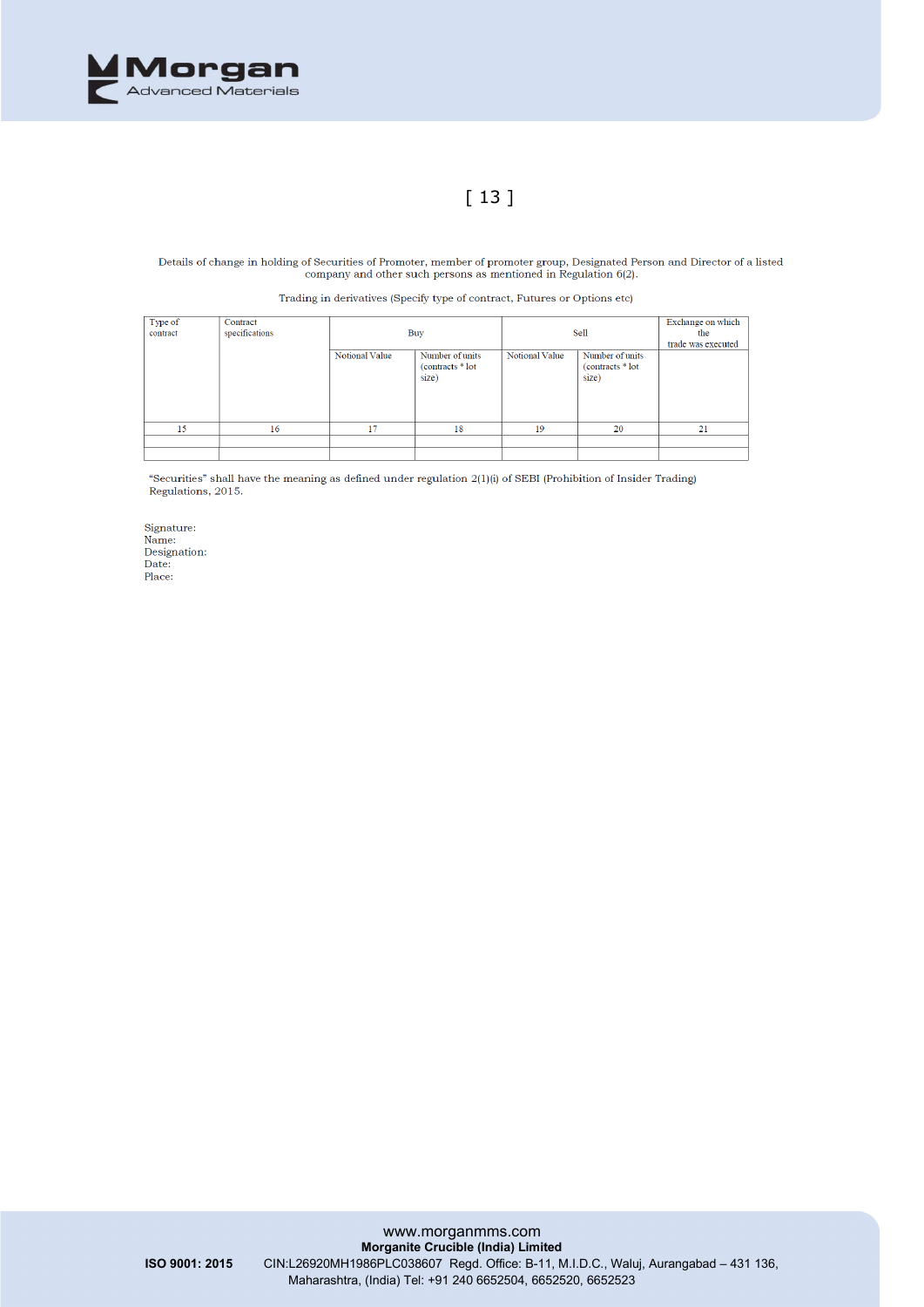

# $\lceil 14 \rceil$

#### ANNUAL DISCLOSURE - FORM III

#### Securities & Exchange Board of India (Prohibition of Insider Trading) Regulations, 2015  $\hat{[Reculation 7(1)]}$

Name of the company: MORGANITE CRUCIBLE (INDIA) LIMITED ISIN of the company: INE599F01012

Details of securities held by Promoter, member of the promoter group, Director, Key Managerial Personnel & Specified Employees (collectively referred to as 'designated person') of the Company, his 'immediate relatives' and \*Others'

| 'Designated Person', 'Immediate Relatives' and 'Others' |                      | No. of<br>securities<br>held as on | DPID /<br>Client $ID/$<br>Folio No. | Date of intimation<br>to Company                         |  |  |
|---------------------------------------------------------|----------------------|------------------------------------|-------------------------------------|----------------------------------------------------------|--|--|
| Name                                                    | Relation /<br>others | <b>PAN</b>                         | Address                             | 31 <sup>st</sup> March<br>/ Type of<br><b>Securities</b> |  |  |
|                                                         |                      |                                    |                                     |                                                          |  |  |
|                                                         |                      |                                    |                                     |                                                          |  |  |
|                                                         |                      |                                    |                                     |                                                          |  |  |
|                                                         |                      |                                    |                                     |                                                          |  |  |

Note:

1. Annual Disclosure in the above format is to be given as on  $31<sup>st</sup>$  March by  $10<sup>th</sup>$  April every year.<br>2. "Securities" shall have the meaning as defined under regulation  $2(1)(i)$  of SEBI (Prohibition of Insider

is either dependent financially on such person, or consults such person in taking decisions relating to trading in securities.<br>4. \* Others' refer to any such person for whom the KMP/ director/ Promoter/member of promoter g

Signature: Name: Designation: Date: Place: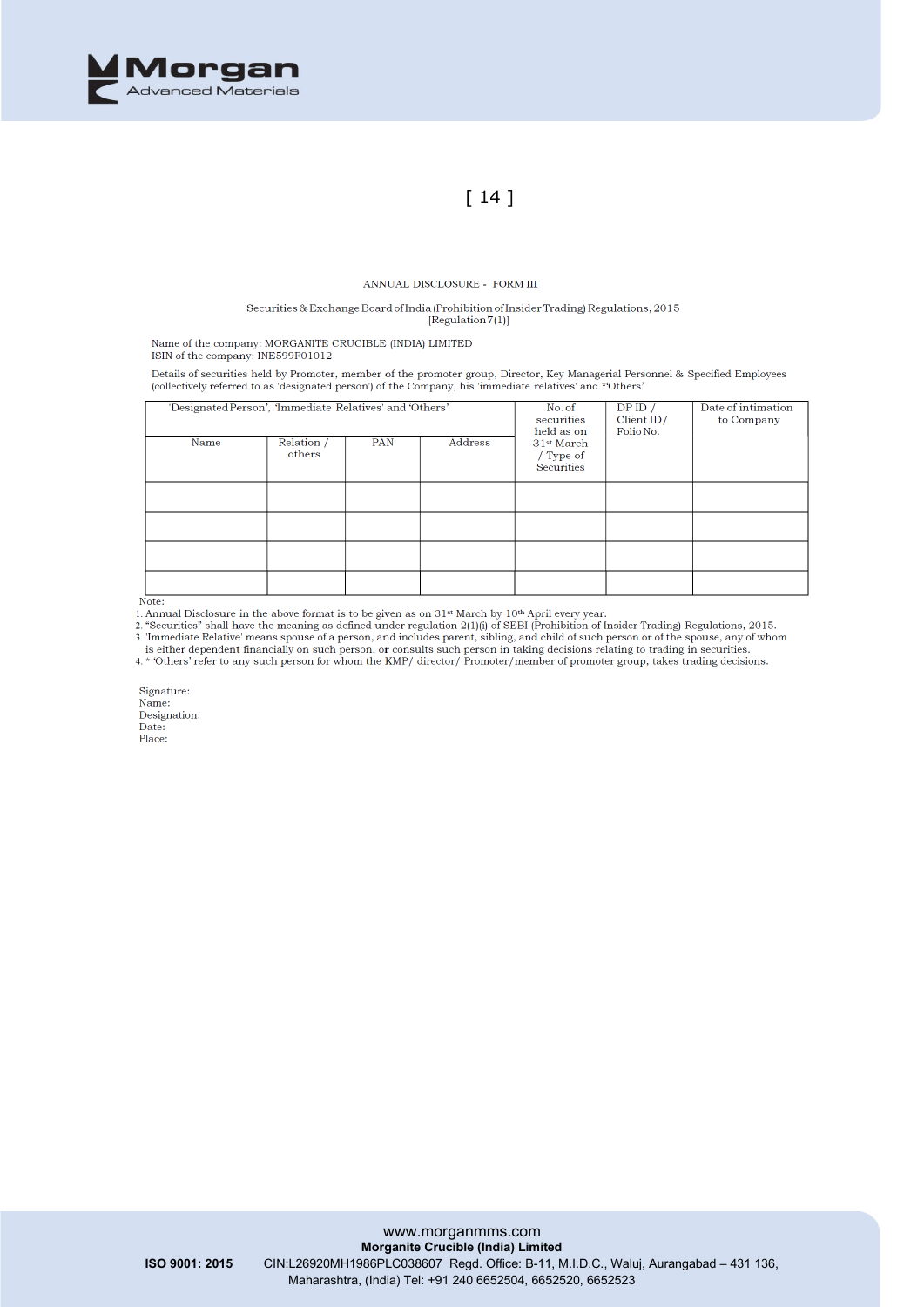

### $[15]$

#### FORM A

To<br>The Compliance Officer<br>Morganite Crucible (India) Limited<br>B – 11, MIDC Industrial Area,<br>Waluj, waiuj,<br>Aurangabad – 431136

| Details of person filing the form<br>(To be filled mandatorily)                                                                                                                                     |                                                                          |  |  |  |  |
|-----------------------------------------------------------------------------------------------------------------------------------------------------------------------------------------------------|--------------------------------------------------------------------------|--|--|--|--|
| Name                                                                                                                                                                                                |                                                                          |  |  |  |  |
| Address                                                                                                                                                                                             |                                                                          |  |  |  |  |
| Designation /Association with the Company<br>(For employees/ contractors/ consultant-<br>state department and current role).<br>For third parties-state nature of work,<br>department dealing with) |                                                                          |  |  |  |  |
| Whether employee or third party<br>(Tick the applicable box)                                                                                                                                        | Employee<br>Director<br>Contractor/<br>Consultant/<br><b>Third Party</b> |  |  |  |  |
| <b>PAN</b><br>(Mandatory whether shares held or not)                                                                                                                                                |                                                                          |  |  |  |  |
| Folio No. or DP ID & Client ID<br>(Mandatory whether shares heldornot)                                                                                                                              |                                                                          |  |  |  |  |
| No. of Shares held in the Company, if any                                                                                                                                                           |                                                                          |  |  |  |  |
| Whether Form being filed for self, relative or<br>$Others*$                                                                                                                                         | Self<br>Relative<br>Others                                               |  |  |  |  |
| In case, Form is being filed for relative/<br>Others*, name and relation to be mentioned                                                                                                            | Name:<br>Relation:                                                       |  |  |  |  |

\* 'Others' refer to any such person for whom the KMP/ director/ Promoter, takes trading decisions.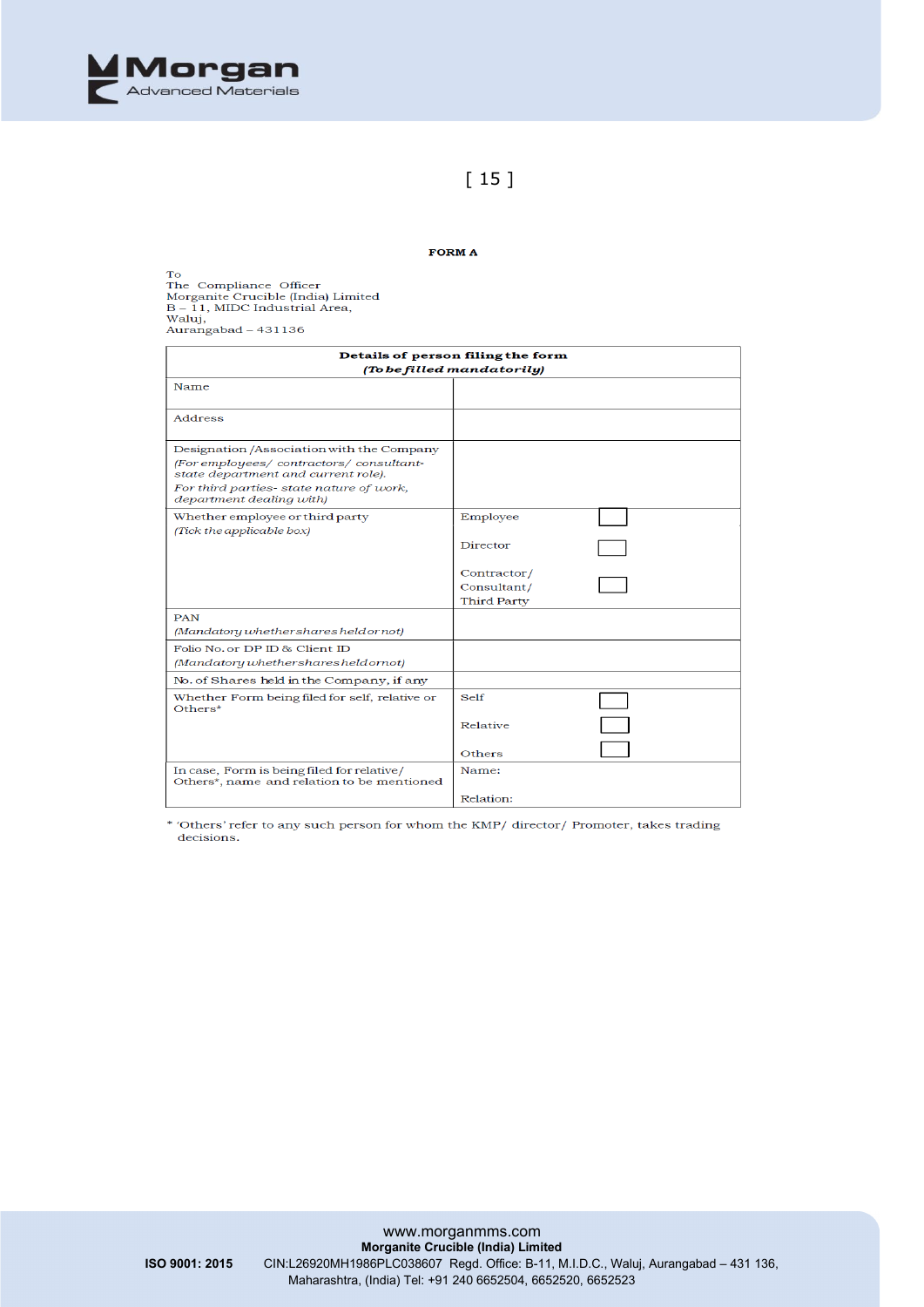

# [ 16 ]

| Sr.<br>no. | Purpose of filing the Form                                                                                     | <b>Tick against</b><br>purpose for which<br>Form is being filed |  |
|------------|----------------------------------------------------------------------------------------------------------------|-----------------------------------------------------------------|--|
| 1.         | Application for Pre-Clearance                                                                                  |                                                                 |  |
| 2.         | Reporting of trades executed as per<br>pre-clearance or decisions not to trade<br>after securing pre-clearance |                                                                 |  |
| З.         | Application for waiver of holding<br>Shares of the Company for period of<br>six months                         |                                                                 |  |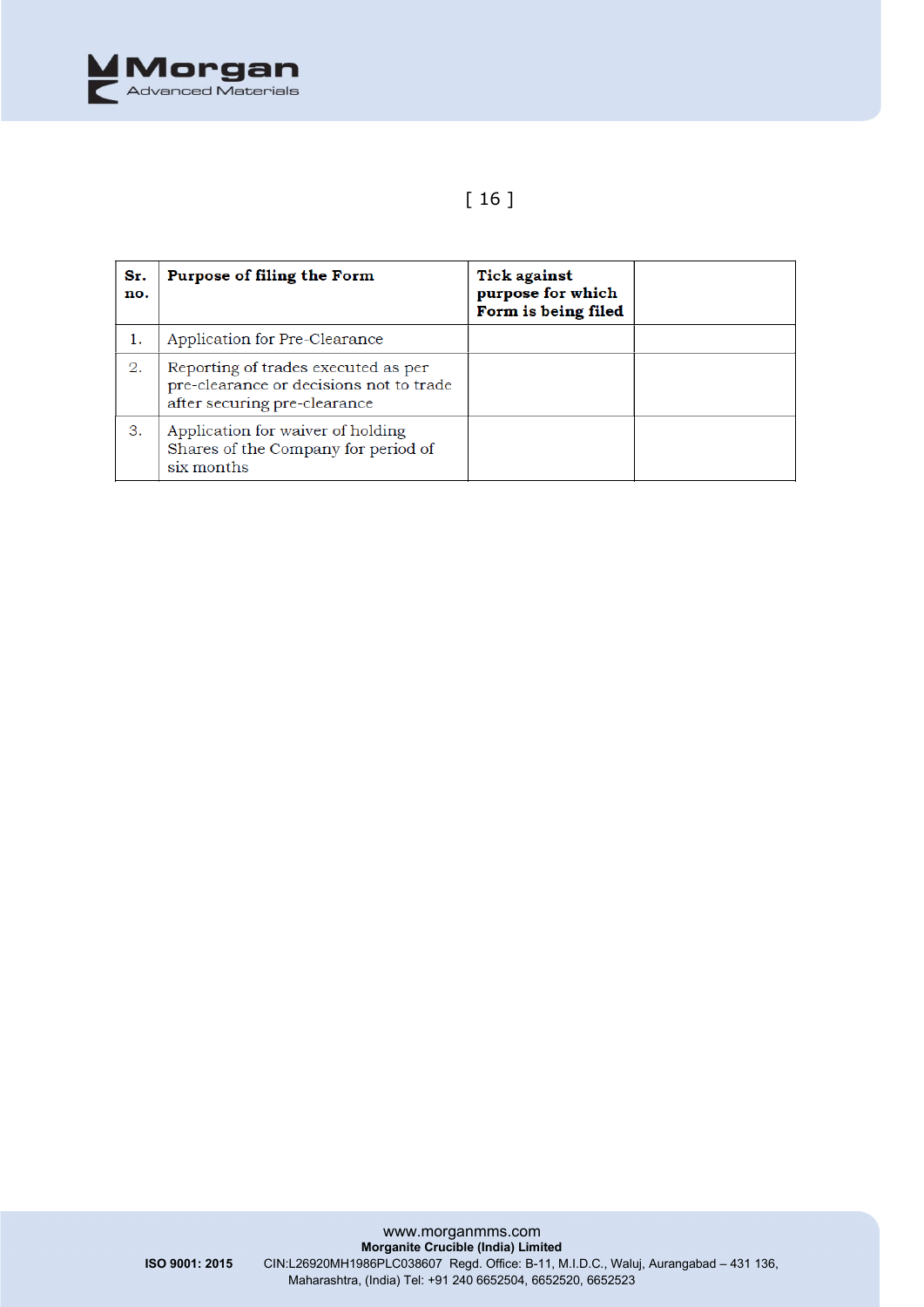

# $[17]$

#### $\overline{1}$ . **Application for Pre-Clearance**

Application to trade in the shares of the Company as per details hereunder:

| Number of Shares held in the Company (A)                                                                 |  |
|----------------------------------------------------------------------------------------------------------|--|
| Number of Shares of the Company proposed to be<br>Sold (B)                                               |  |
| Number of Shares of the Company proposed to be.<br>acquired (C)                                          |  |
| Balance holding $(A) - (B) + (C)$                                                                        |  |
| Name of Depository participant & DP ID No.<br>through whom Shares are proposed to be<br>Debited/Credited |  |
| DP ID / Client ID No                                                                                     |  |

Declaration:

I confirm on my own behalf and on behalf of my relative that:

- Ido not have access to any unpublished price sensitive information and have complied i. with the Code of Conduct for Inside Trading as specified by the Company from time to time;
- ii. I shall execute the trade of shares within 7 days of your approval failing which I shall apply again to you for your approval.
- iii. I shall hold shares of the Company for a minimum period of six months from the date of acquisition. (In case of application for purchase of shares)
- I have not entered into any opposite transaction in the previous six months and I shall  $i\mathbf{x}$ not execute a contra trade within six months from execution of the proposed transaction.

I further confirm that the aforesaid facts are true and correct and shall be fully responsible for any wrongful acts of my Dependents including such penalties as may be imposed by the Company.

|       | Signature   |
|-------|-------------|
|       | Name        |
| Place | Designation |
| Date  | Department  |
|       |             |

#### Approval/Rejection of Pre-Clearance

Compliance officer of the Company hereby\_\_\_\_\_\_\_\_\_\_\_\_(Approve/Reject) the above application.

Reasons for rejection, if any:

Place Date

Signature Compliance officer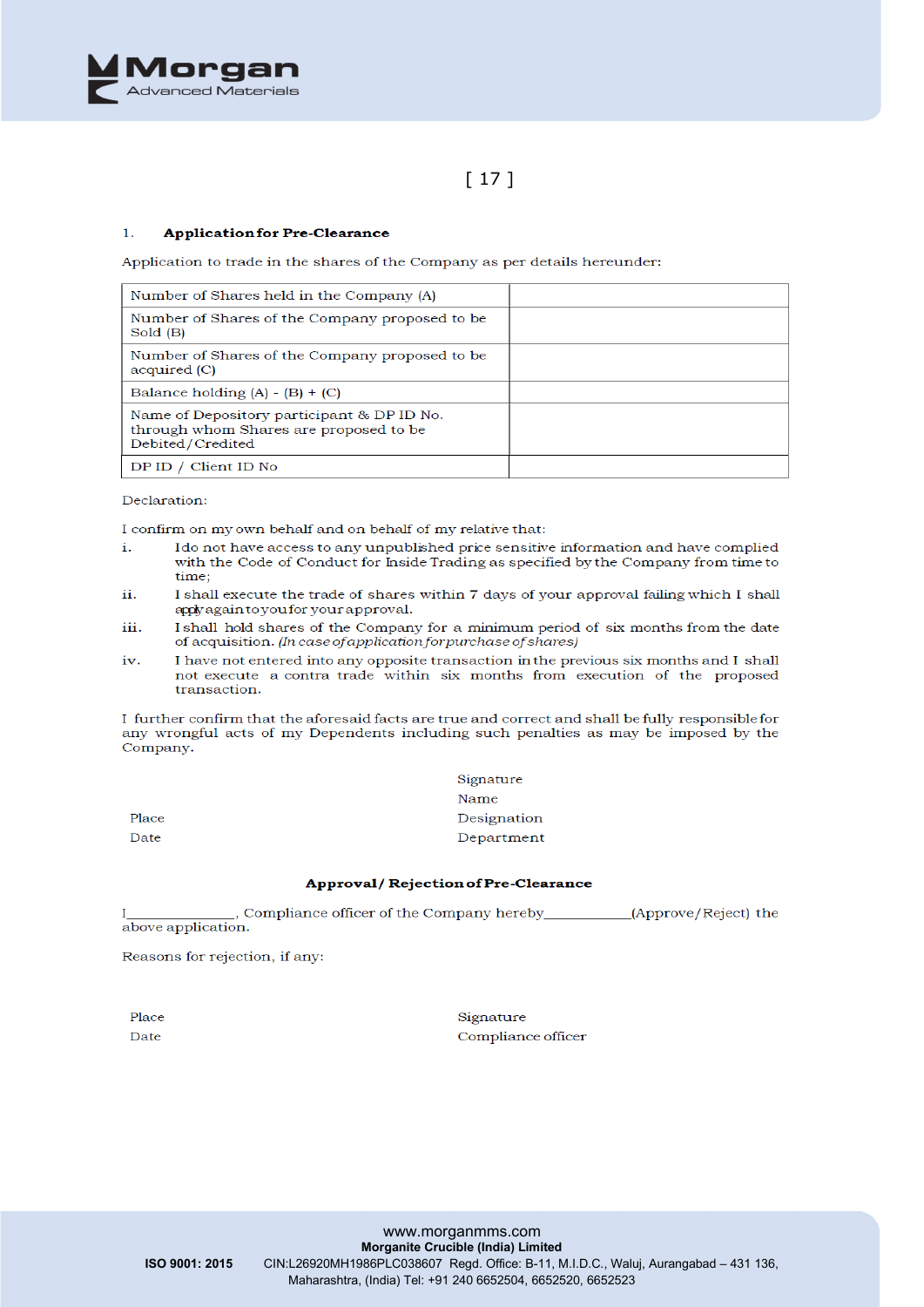

## [ 18 ]

#### $\overline{2}$ . Reporting of trades executed as per pre-clearance or decisions not to trade after securing pre•clearance

| Date of receipt of pre-clearance approval    |     |
|----------------------------------------------|-----|
| Whether trade executed                       | Yes |
|                                              | No  |
| In case, 'Yes', please fill in details below |     |
| Date of purchase/ sale as per pre-clearance  |     |
| No. of shares purchased                      |     |
| No. of shares sold                           |     |
| Balance shares held                          |     |
| In case, 'Yes', please fill in details below |     |
| Reasons for not trading as per pre-clearance |     |

| ×<br>г |
|--------|
|        |

Signature Name Designation Department